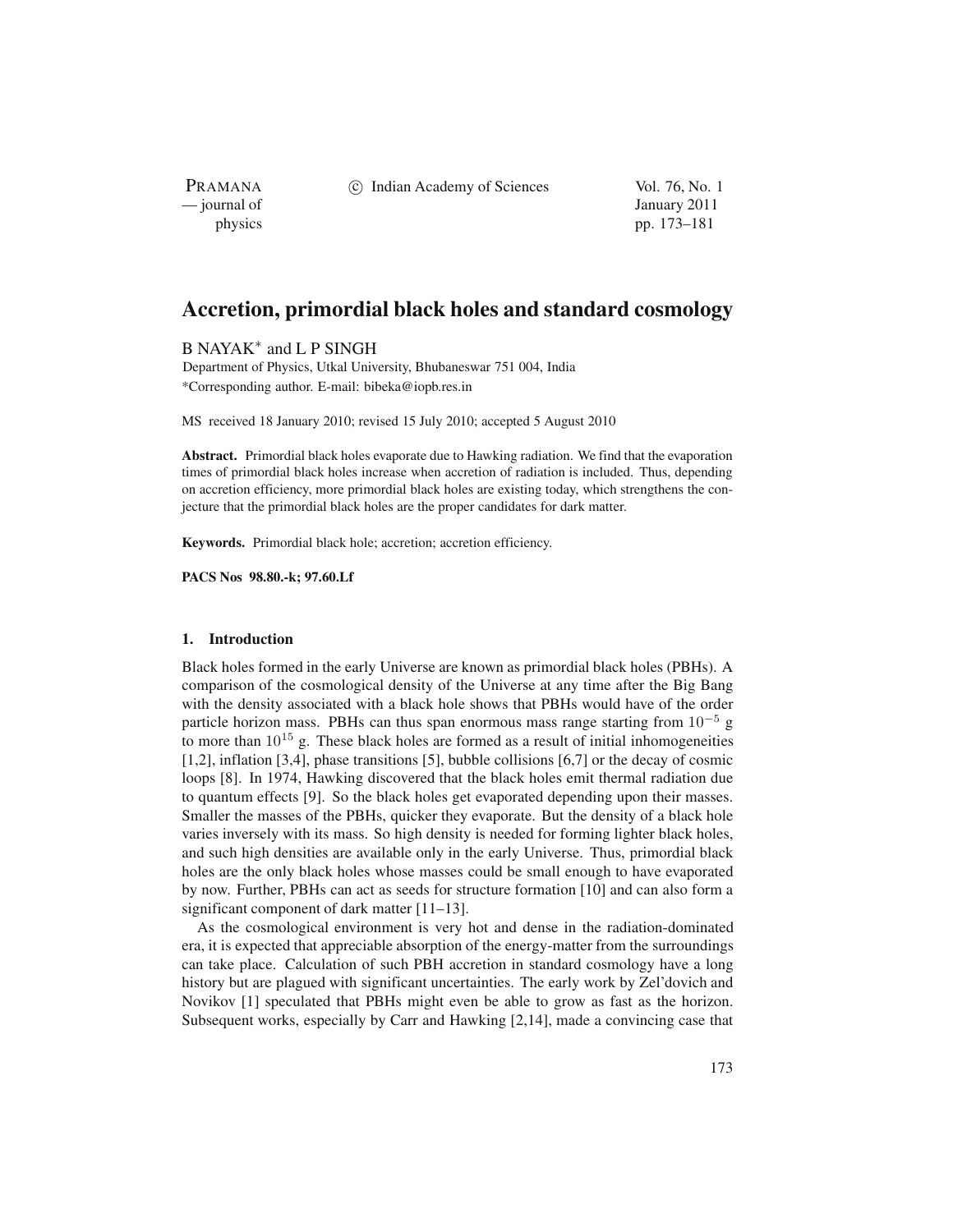## *B Nayak and L P Singh*

such growth could not occur and moreover, once the PBH became significantly smaller than the horizon, accretion would become very inefficient. But it has been noticed that such accretion is most effective in altered gravity scenarios. This accretion is responsible for the prolongation of the lifetime of PBHs in brane-world models [15] as well as in scalar–tensor models [16,17].

Using standard cosmology, Barrow and Carr [18] have studied the evaporation of PBHs. They have, however, not included the effect of accretion of radiation which seems to play an important role in scalar–tensor models. Majumdar *et al* [19] have provided a viable solution of the baryon asymmetry problem including accretion. In the present work, we include accretion of radiation while studying the evaporation of PBHs and have shown how evaporation times of PBHs change with accretion efficiency.

## **2. PBH evaporation in standard cosmology**

For a spatially flat  $(k = 0)$  FRW Universe with scale factor a, the Einstein equation is [20]

$$
\left(\frac{\dot{a}}{a}\right)^2 = \frac{8\pi G}{3}\rho,\tag{1}
$$

where  $\rho$  is the density of the Universe.

The energy conservation equation is

$$
\dot{\rho} + 3\left(\frac{\dot{a}}{a}\right)(1+\gamma)\rho = 0\tag{2}
$$

on assuming that the Universe is filled with perfect fluid described by equation of state  $p = \gamma \rho$ . The parameter  $\gamma$  is  $\frac{1}{3}$  for radiation-dominated era  $(t < t_1)$  and is 0 for matter-<br>dominated era  $(t > t_1)$  where time t<sub>r</sub> marks the end of the radiation-dominated era dominated era  $(t > t_1)$ , where time  $t_1$  marks the end of the radiation-dominated era  $\approx 10^{11}$  s.

Now eq. (2) gives

$$
\rho \propto \left\{ \frac{a^{-4}}{a^{-3}}, \frac{t < t_1}{t > t_1} \right\}.
$$

Using this solution in eq. (1), one gets the well-known temporal behaviour of the scale factor  $a(t)$  as

$$
a(t) \propto \begin{cases} t^{1/2}, \ t < t_1 \\ t^{2/3}, \ t > t_1 \end{cases} . \tag{3}
$$

Due to Hawking evaporation, the rate at which the PBH mass  $(M)$  decreases is given by

$$
\dot{M}_{\text{evap}} = -4\pi r_{\text{BH}}^2 a_{\text{H}} T_{\text{BH}}^4,\tag{4}
$$

where  $r_{\text{BH}}$  is the black hole radius =  $2GM$  with G as Newton's gravitational constant,  $a_H$  is the black body constant and  $T_{BH}$  is the Hawking temperature  $= 1/8\pi GM$ .

Now eq. (4) becomes

$$
\dot{M}_{\rm evap} = -\frac{a_{\rm H}}{256\pi^3} \frac{1}{G^2 M^2}.
$$
\n(5)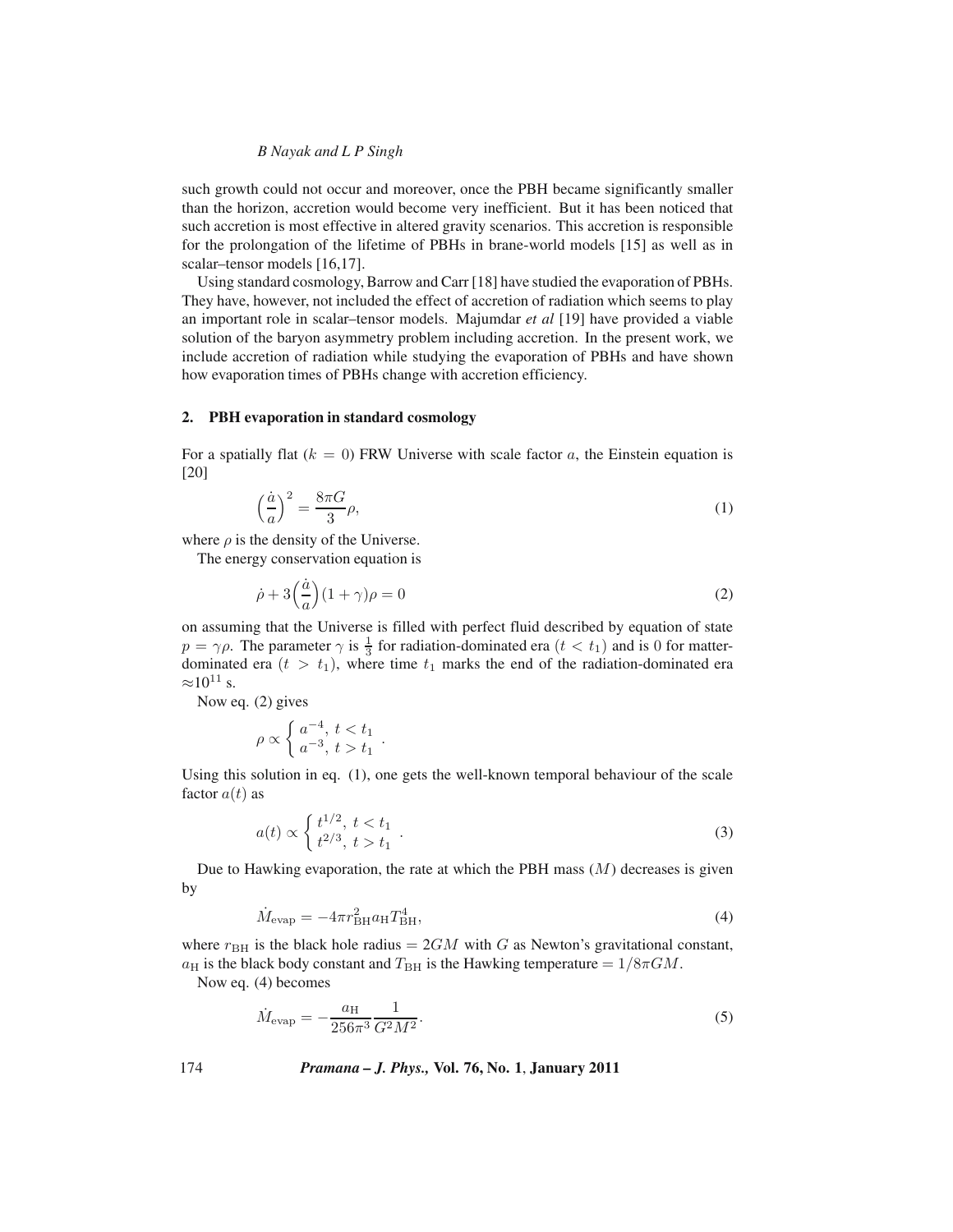Integrating eq. (5), we get

$$
M = \left[ M_i^3 + 3\alpha (t_i - t) \right]^{1/3},\tag{6}
$$

where  $\alpha = \frac{a_H}{256\pi^3} \frac{1}{G^2}$  and  $M_i$  is the black hole mass at its formation time  $t_i$ . It is worth-<br>while to remark that we assume M: to be the same as the horizon mass as conjectured while to remark that we assume  $M_i$  to be the same as the horizon mass as conjectured in [21]. We shall, however, demonstrate that two masses will have different temporal growth.

## **3. Accretion**

When a PBH passes through radiation-dominated era, the accretion of radiation leads to increase of its mass with the rate given by

$$
\dot{M}_{\text{acc}} = 4\pi f r_{\text{BH}}^2 \rho_{\text{r}},\tag{7}
$$

where  $\rho_r$  is the radiation energy density of the surrounding of the black hole  $=\frac{3}{8\pi G}(\dot{a}/a)^2$ <br>and f is the accretion efficiency. The accretion efficiency f denends upon complex physand  $f$  is the accretion efficiency. The accretion efficiency  $f$  depends upon complex physical processes such as the mean free paths of the particles comprising the radiation surrounding the PBHs. Any peculiar velocity of the PBH with respect to the cosmic frame can increase the value of  $f$  [19,22]. As the precise value of  $f$  is unknown, it is customary [23] to take the accretion rate to be proportional to the product of the surface area of the PBH and the energy density of radiation with  $f \sim O(1)$ .

After substituting the expressions for  $r_{\text{BH}}$  and  $\rho_{\text{R}}$ , eq. (7) becomes

$$
\dot{M}_{\text{acc}} = 6fG\left(\frac{\dot{a}}{a}\right)^2 M^2. \tag{8}
$$

Using eq. (3), we get

$$
\dot{M}_{\text{acc}} = \frac{3}{2} f G \frac{M^2}{t^2}.
$$
\n
$$
(9)
$$

2 On integration, eq. (9) gives

$$
M(t) = \left[ M_i^{-1} + \frac{3}{2} f G \left( \frac{1}{t} - \frac{1}{t_i} \right) \right]^{-1}.
$$
 (10)

Using horizon mass which varies with time as  $M_H(t) = G^{-1}t$ , as initial mass of PBH, we get

$$
M(t) = M_i \left[ 1 + \frac{3}{2} f \left( \frac{t_i}{t} - 1 \right) \right]^{-1}.
$$
\n(11)

We draw two important conclusions from eq. (11). First we obtain the variation of accreting mass with time for different  $f$  as shown in figure 1. The figure clearly indicates that the mass of the PBH increases with accretion efficiency.

For large t,  $M<sub>BH</sub>$  of eq. (11) asymptotes to its maximum value as

$$
M_{\text{max}} = \frac{M_i}{1 - \frac{3}{2}f} \tag{12}
$$

*Pramana – J. Phys.,* **Vol. 76, No. 1**, **January 2011** 175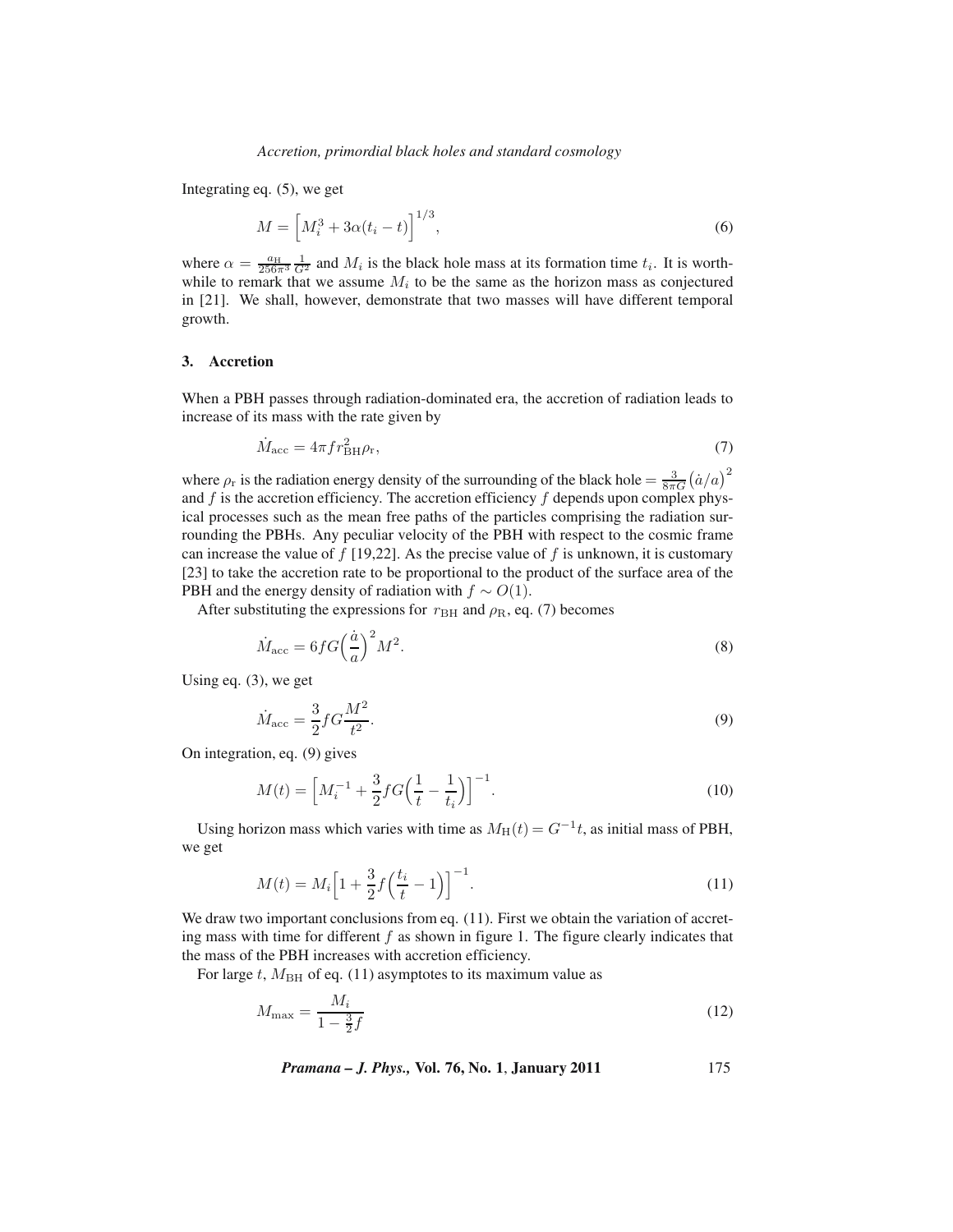*B Nayak and L P Singh*



**Figure 1.** Variation of accreting mass for  $f = 0.1, 0.2, 0.3, 0.4$ .

which leads to an upper bound,

$$
f < \frac{2}{3}.\tag{13}
$$

The second conclusion is with regard to the variation of PBH mass *vis*  $\dot{a}$  *vis* that of the horizon with time.

As the horizon mass grows as  $M_H(t) \sim G^{-1}t$ , from eq. (11) one finds that  $M_H$  grows faster than the black hole mass  $M_{\text{BH}}$ . This is graphically shown in figure 2. Thus enough radiation density is available within the cosmological horizon for a PBH to accrete causally, making accretion effective in this scenario.



**Figure 2.** Variation of  $M_{\text{PBH}}$  having  $f = 0.6666$  and  $M_{\text{H}}$  with t.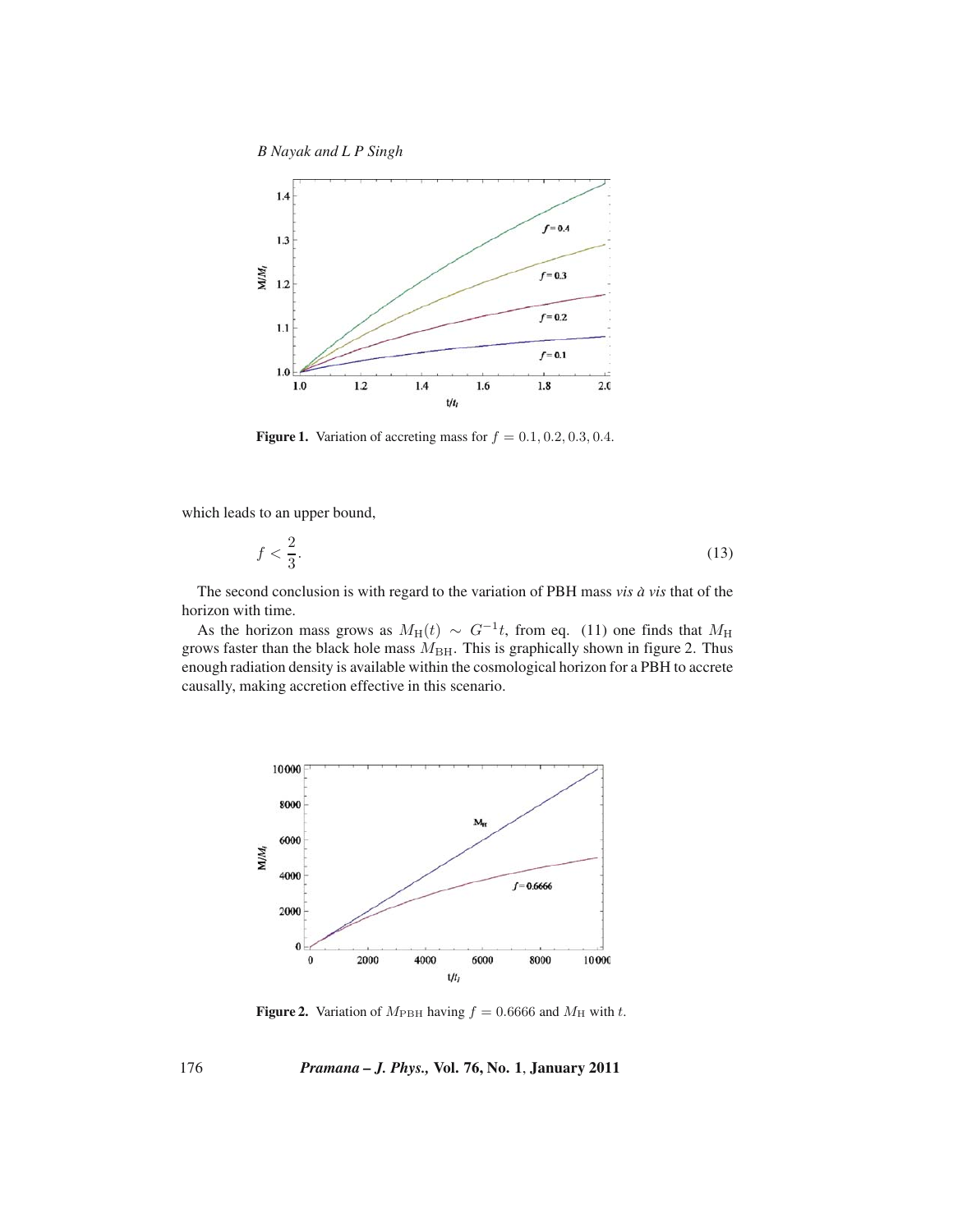*Accretion, primordial black holes and standard cosmology*

### **4. PBH dynamics in different era**

Primordial black holes, as discussed before, are only formed in radiation-dominated era. So depending on their evaporation, we can divide PBHs into two categories. (i) PBHs evaporating in radiation-dominated era  $(t < t_1)$  and (ii) PBHs evaporating in matterdominated era  $(t > t<sub>1</sub>)$ .

*Case* I  $(t < t_1)$ Black hole evaporation eq. (6) implies

$$
M = M_i \left[ 1 + \frac{3\alpha}{M_i^3} (t_i - t) \right]^{1/3}.
$$
\n(14)

If we consider both evaporation and accretion simultaneously, then the rate at which primordial black hole mass changes is given by

$$
\dot{M}_{\rm PBH} = \frac{3}{2} f G \frac{M^2}{t^2} - \alpha \frac{1}{M^2}.
$$
\n(15)

This equation cannot be solved analytically. So we have solved it by using numerical methods.

For PBHs with formation mass  $M_i^2 > a_H/384fG$ , the magnitude of the first term<br>ceretion) exceeds that of the second term (evanoration). In the radiation-dominated era (accretion) exceeds that of the second term (evaporation). In the radiation-dominated era for a PBH whose formation mass satisfies the above relation, accretion is dominant upto a value of  $t$ , say  $t_c$ , at which accretion rate equals evaporation rate (the PBH mass rises to a maximum value  $M_{\text{max}}$  at this stage), and after that evaporation dominates over accretion. For our calculation purpose, we have used  $\alpha \approx G^{-2} = 10^{28} \text{ g}^3/\text{s}$  and  $G = 10^{-38} \text{ s/g}$ .

For a given  $M_i$ , the solution as given by eq. (14) and the solution of eq. (15) are shown in figure 3. The figure clearly shows that the evaporation time of PBH increases with accretion efficiency.



**Figure 3.** Variation of PBH mass for  $f = 0, 0.1, 0.15, 0.2$ .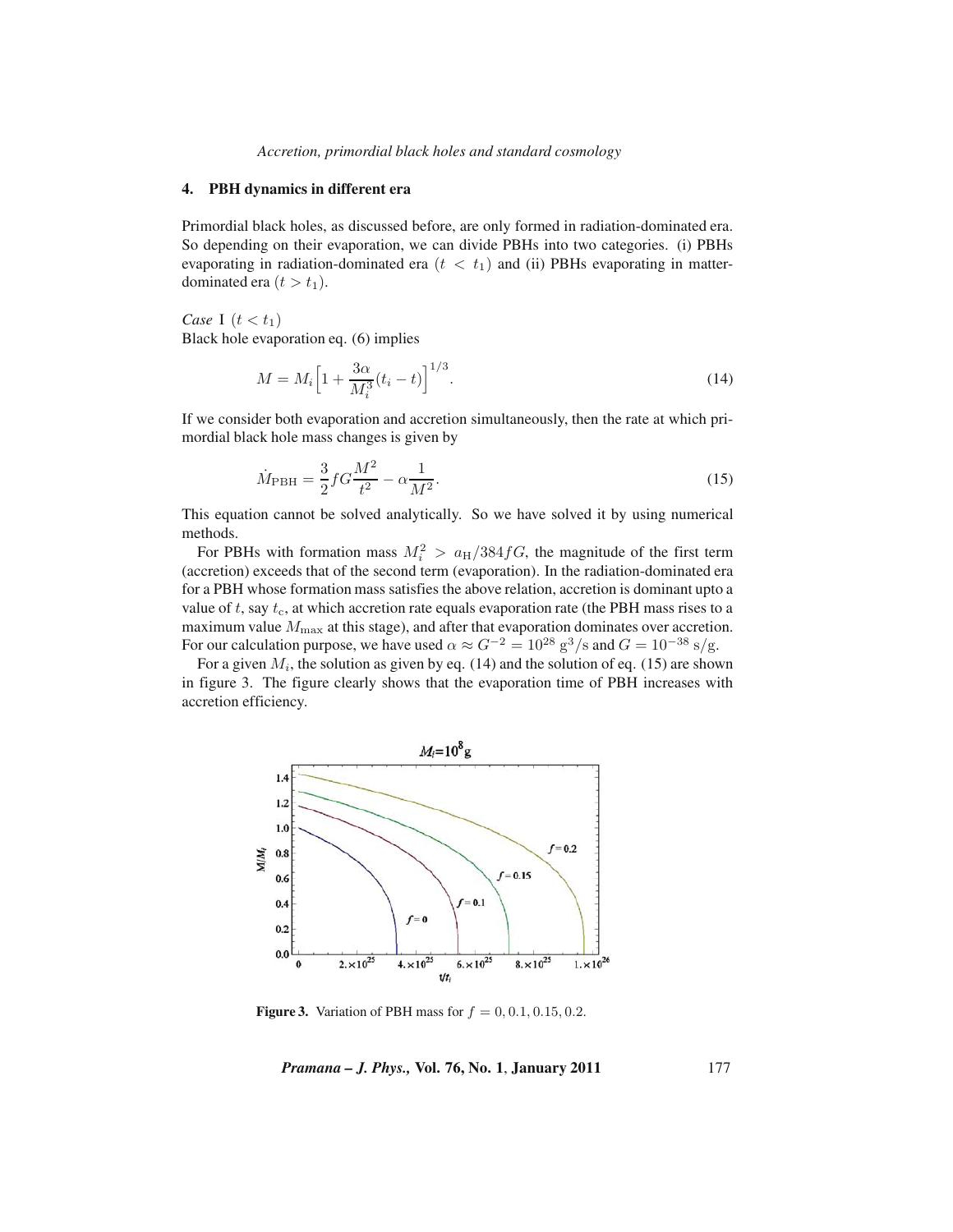#### *B Nayak and L P Singh*

**Table 1.** The formation times and initial masses of the PBHs which are evaporating now are displayed for several accretion efficiencies.

| f   | $t_i(s)$                  | $M_i$ (g)                |
|-----|---------------------------|--------------------------|
| 0   | $2.3669 \times 10^{-23}$  | $2.3669 \times 10^{15}$  |
| 0.1 | $2.0119\times10^{-23}$    | $2.0119\times10^{15}$    |
| 0.2 | $1.6568 \times 10^{-23}$  | $1.6568\times10^{15}$    |
| 0.3 | $1.3018 \times 10^{-23}$  | $1.3018 \times 10^{15}$  |
| 0.4 | $0.9467\times10^{-23}$    | $0.9467 \times 10^{15}$  |
| 0.5 | $0.5916 \times 10^{-23}$  | $0.5916 \times 10^{15}$  |
| 0.6 | $0.23669 \times 10^{-23}$ | $0.23669 \times 10^{15}$ |

*Case* II  $(t > t_1)$ 

As there is no accretion in matter-dominated era, the first term in the combined eq. (15) for variation of  $M_{\rm PBH}$  with time needs to be integrated only up to  $t_1$ .

Based on numerical solutions with the above provision, we construct table 1 for the PBHs which are evaporating now.

It is clear from the table that accretion makes it possible for the PBHs evaporating now to be formed at earlier times with smaller initial masses.

### **5. Constraints on PBH**

The fraction of the Universes' mass going into PBHs at time  $t$  is [2]

$$
\beta(t) = \left[\frac{\Omega_{\rm PBH}(t)}{\Omega_{\rm R}}\right](1+z)^{-1},\tag{16}
$$

where  $\Omega_{\text{PBH}}(t)$  is the density parameter associated with PBHs formed at time t, z is the red-shift associated with time t.  $\Omega_R$  is the microwave background density having a value of  $10^{-4}$ .

For  $t < t_1$ , red-shift definition implies,  $(1 + z)^{-1} = (t/t_1)^{1/2} (t_1/t_0)^{2/3}$ . So

$$
\beta(t) = \left(\frac{t}{t_1}\right)^{1/2} \left(\frac{t_1}{t_0}\right)^{2/3} \Omega_{\rm PBH}(t) \times 10^4.
$$
\n(17)

Using  $M = G^{-1}t$ , we can transcribe eq. (17) to write the fraction of the Universe going into PBHs' as a function of mass *M* as

$$
\beta(M) = \left(\frac{M}{M_1}\right)^{1/2} \left(\frac{t_1}{t_0}\right)^{2/3} \Omega_{\rm PBH}(M) \times 10^4.
$$
 (18)

Observations of the cosmological deceleration parameter imply  $\Omega_{\rm PBH}(M) < 1$  over all mass ranges for which PBHs have not evaporated yet. But presently evaporating  $PBHs(M_*)$ generate a γ-ray background where most of the energy is appearing at around 100 MeV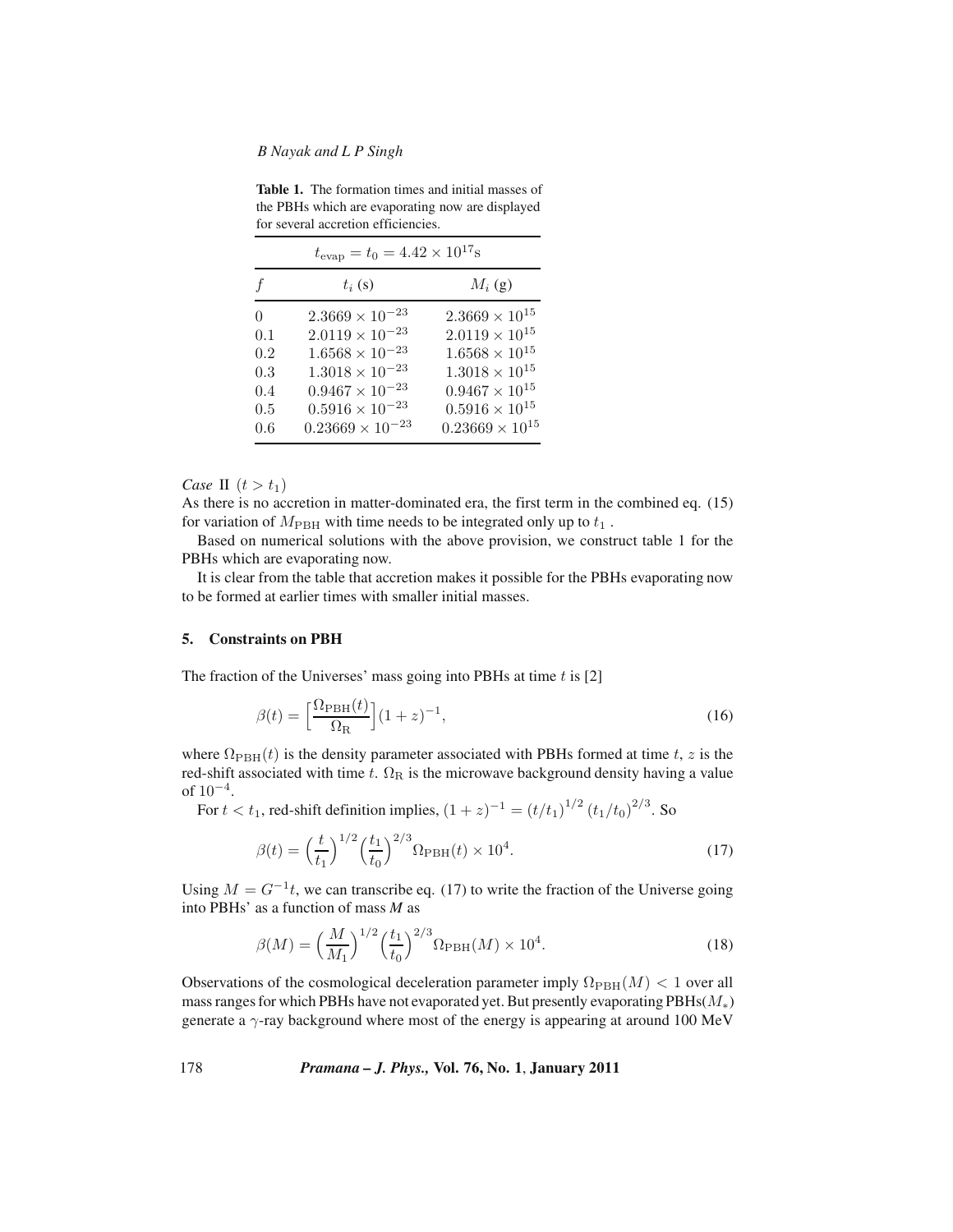| $t_{\rm evap} = t_0$ |                          |                           |
|----------------------|--------------------------|---------------------------|
|                      | $M_{*}$ (g)              | $\beta(M_*)$ <            |
| $\Omega$             | $2.3669 \times 10^{15}$  | $5.71227 \times 10^{-26}$ |
| 0.2                  | $1.6568\times10^{15}$    | $4.77918\times10^{-26}$   |
| 0.4                  | $9.467\times10^{14}$     | $3.61264 \times 10^{-26}$ |
| 0.6                  | $2.3669\times10^{14}$    | $1.80638\times10^{-26}$   |
| 0.666                | $2.36689\times 10^{12}$  | $1.80637\times10^{-27}$   |
| 0.6666               | $2.36687 \times 10^{11}$ | $5.71233\times10^{-28}$   |

**Table 2.** Upper bounds on the initial mass fraction of PBHs that are evaporating for various accretion efficiencies  $f$ .

[24]. If the fraction of the emitted energy which goes into photons is  $\epsilon_{\gamma}$ , then the density of the radiation at this energy is expected to be  $\Omega_{\gamma} = \epsilon_{\gamma} \Omega_{\rm PBH}(M_*)$ . Since  $\epsilon_{\gamma} \sim 0.1$ and the observed  $\gamma$ -ray background density around 100 MeV is  $\Omega_{\gamma} \sim 10^{-9}$ , one gets  $\Omega_{\rm PBH} < 10^{-8}$ .

Equation (18), therefore, becomes

$$
\beta(M_*) < \left(\frac{M_*}{M_1}\right)^{1/2} \times \left(\frac{t_1}{t_0}\right)^{2/3} \times 10^{-4}.\tag{19}
$$

The variation of  $\beta(M_*)$  with f drawn from variation of  $M_*$  with f is shown in table 2. The bound on  $\beta(M_*)$  is strengthened as f approaches 2/3, its maximum value.

## **6. Discussion and conclusion**

Consideration of evaporation alone makes the primordial black holes which are created on or before  $2.3669 \times 10^{-23}$  s completely evaporate by the present time. But, we found that if we include accretion, then the primordial black holes which are created at the same instant of time will live longer depending on their accretion efficiency. Our analysis also leads to an upper bound on the accretion efficiency as  $f < \frac{2}{3}$ . Further, the constraint on the fraction of the Universes' mass going into PBHs' obtained by us is consistent with previous results [25,26] that  $\beta(M_*) < 10^{-25}$ .

Thus, accretion increases the number of existing PBHs depending on accretion efficiency, which lends support to the proposal of considering PBHs as the viable candidate for dark matter. We, thus, provide within standard cosmology a possible realization of the speculation advanced earlier [11–13].

In the present context, one may consider back reaction of the primordial black hole evaporation which can lead to non-trivial consequences [27]. Back reaction modifies the radius and temperature of PBH [28] which ultimately affects the accretion and evaporation rates. Thus it might be interesting to see in what way the resulting modification could in turn impact the evolution of black holes. Such effects, it is argued [29], may make the Hawking process terminate while the PBH still has macroscopic mass. There are also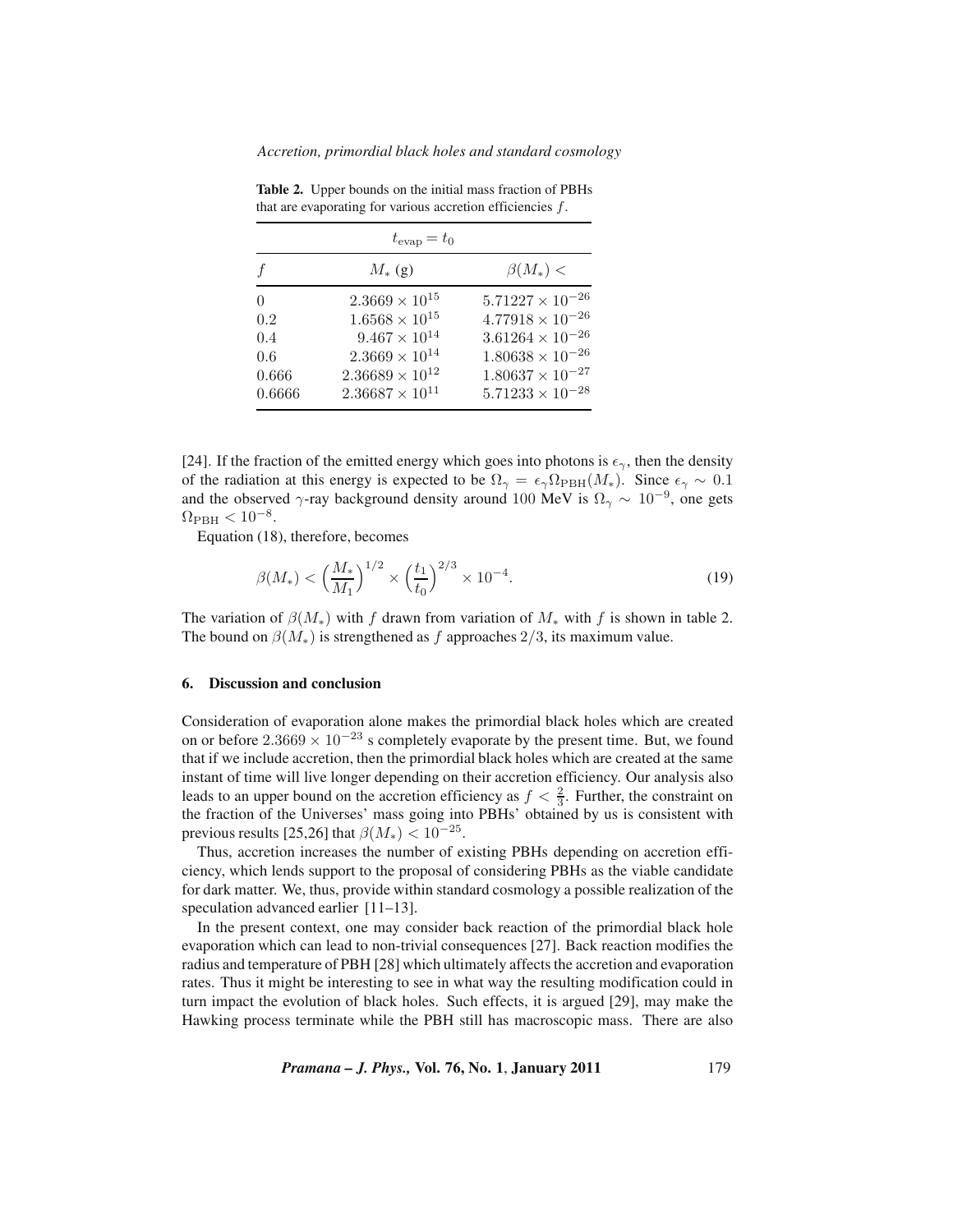## *B Nayak and L P Singh*

competing speculations that black holes completely evaporate leaving no remnants [30] or that black holes cease to evaporate as they approach Planck mass [31]. Whatever may be the cause of the stability of final remnant of radiating PBHs, the finite mass relics would provide a possible cold dark matter candidate [32].

## **Acknowledgements**

The authors are thankful to the Institute of Physics, Bhubaneswar, India, for providing the library and computational facility. B Nayak would like to thank the Council of Scientific and Industrial Research, Government of India, for the award of SRF, F.No. 09/173(0125)/ 2007-EMR-I .

#### **References**

- [1] Ya B Zeldovich and I Novikov, *Sov. Astron. Astrophys. J.* **10**, 602 (1967)
- [2] B J Carr, *Astrophys. J.* **201**, 1 (1975)
- [3] M Y Kholpov, B A Malomed and Ya B Zeldovich, *Mon. Not. R. Astron. Soc.* **215**, 575 (1985)
- [4] B J Carr, J Gilbert and J Lidsey, *Phys. Rev.* **D50** 4853 (1994)
- [5] M Y Kholpov and A Polnarev, *Phys. Lett.* **B97**, 383 (1980)
- [6] H Kodma, M Sasaki and K Sato, *Prog. Theor. Phys.* **68**, 1079 (1982)
- [7] D La and P J Steinhardt, *Phys. Rev. Lett* **62**, 376 (1989)
- [8] A Polnarev and R Zemboricz, *Phys. Rev.* **D43**, 1106 (1988)
- [9] S W Hawking, *Commun. Math. Phys.* **43**, 199 (1975)
- [10] K J Mack, J P Ostriker and M Ricotti, *Astrophys. J.* **665**, 1277 (2007)
- [11] D Blais, C Kiefer and D Polarski, *Phys. Lett.* **B535**, 11 (2002)
- [12] D Blais, T Bringmann, C Kiefer and D Polarski, *Phys. Rev.* **D67**, 024024 (2003)
- [13] A Barrau, D Blais, G Boudoul and D Polarski, *Ann. Phys.* **13**, 114 (2004)
- [14] B J Carr and S W Hawking, *Mon. Not. R. Astron. Soc.* **168**, 399 (1974)
- [15] A S Majumdar, *Phys. Rev. Lett.* **90**, 031303 (2003)
- [16] R Guedens, D Clancy and A R Liddle, *Phys. Rev.* **D66**, 083509 (2002) A S Majumdar and N Mukherjee, *Int. J. Mod. Phys.* **D14**, 1095 (2005) A S Majumdar, D Gangopadhyay and L P Singh, *Mon. Not. R. Astron. Soc.* **385**, 1467 (2008)
- [17] B Nayak, L P Singh and A S Majumdar, *Phys. Rev.* **D80**, 023529 (2009)
- [18] J D Barrow and B J Carr, *Phys. Rev.* **D54**, 3920 (1996)
- [19] A S Majumdar, P Das Gupta and R P Saxena, *Int. J. Mod. Phys.* **D4**, 517 (1995)
- [20] S Wienberg, *Gravitation and cosmology* (Wiley, New York, 1972)
- [21] B J Carr, *Phase transitions in the early universe: Theory and observations* (Springer, 2000) pp. 451–469. (Proceedings of the NATO Advanced Study Institute, held in Erice, Sicily, Italy, 6–17 December 2000). B J Carr, *Lect. Notes Phys.* **631**, 301 (2003);
	- N Upadhyay, P Das Gupta and R P Saxena, *Phys. Rev.* **D60**, 063513 (1999)
- [22] D Page and S W Hawking, *Astrophys. J.* **206**, 1 (1976)
- [23] B J Carr, *Astron. Astrophys. Trans.* **5**, 43 (1994)
- [24] I D Novikov et al., *Astron. Astrophys. J.* **80**, 104 (1979)
- [25] J MacGibbon and B J Carr, *Astrophys. J.* **371**, 447 (1991)
- [26] T Buchert, *Gen. Rel. Grav.* **40**, 467 (2008); G F R Ellis, *Nature* **452**, 158 (2008); E W Kolb, V Marra and S Matarrese, *Phys. Rev.* **D78**, 103002 (2008)